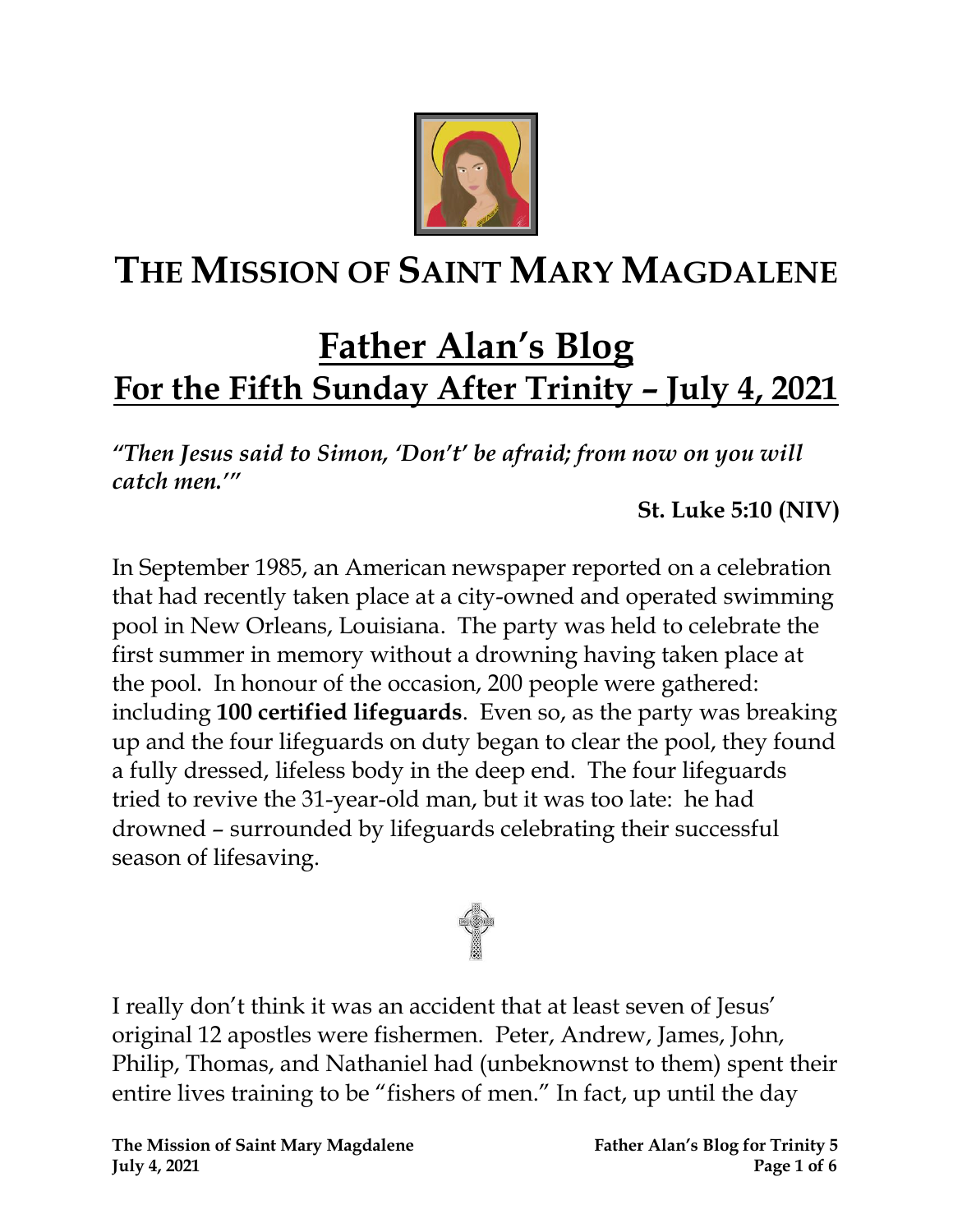that Jesus of Nazareth walked into their lives they thought they were just catching fish. And yet, the Nazarene carpenter eventually managed to make faithful servants – and, even, **saints** – out of these fishermen, who would otherwise have died in the obscurity of a little fishing village on the shores of the Sea of Galilee called Capernaum, without anyone (except their relatives, friends, and neighbours, perhaps) ever being aware of their existence. And all it took to start the ball rolling was for Jesus to command them (in St. Matthew 4:19):

### *"Come, follow me…and I will make you fishers of men."*

And the Church has been in the "fishing business" ever since.



#### *"Look, he's fishing – don't bother him."*

So, Mark Twain came up with the perfect solution: he would take a fishing pole, and a line, and a bobber – but he wouldn't put a hook on the end of the line. Then, he would cast the bobber out into the water and lay back on the riverbank. That way, Mr. Twain could relax all he wanted, and he wouldn't be bothered by man – or fish.

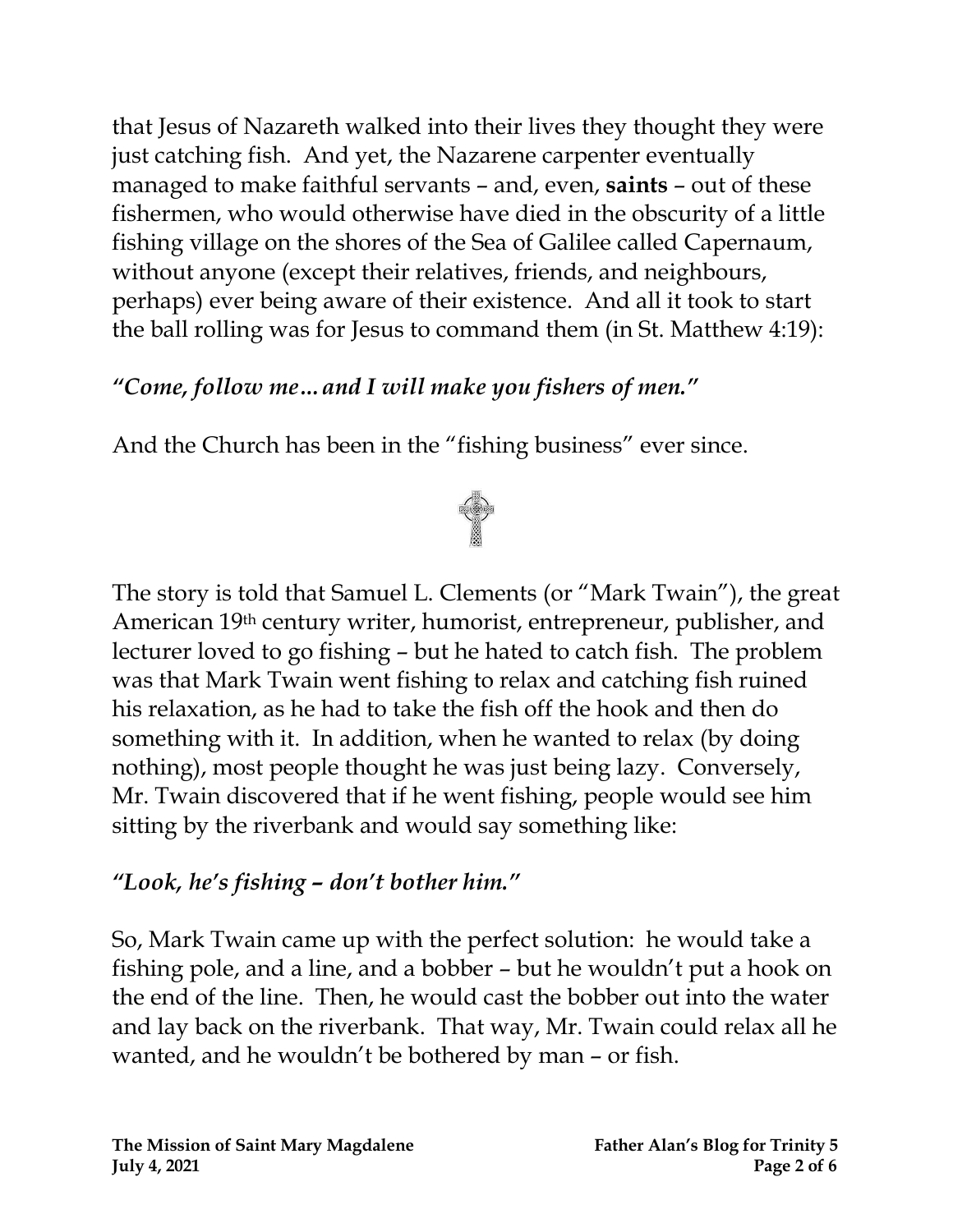We smile, but aren't we in Jesus Christ's "One, Holy, Catholic, and Apostolic Church," in general, and the worldwide Traditional Anglican Church (or TAC), in particular, sometimes just a little like Mark Twain? Because – way too often it seems to me, anyway – we tend to spend our precious time relaxing, **deliberately trying not to talk to other people**. In other words, we put an awful lot of effort into not being the "fishers of men" that our Lord Jesus commands us to be.

In contrast, many congregations (even some in parts of the TAC, surprisingly) are profoundly serious about being fishers of men – and they have grown **exponentially** as a result. TAC parishes and missions (especially those in Africa, Central and South America, Asia and Australia, and the Torres Strait, who truly understand that faith in Jesus Christ is vital both to their earthly survival and their eternal salvation) are literally compelled to share the Gospel of Jesus Christ with all others. Furthermore, against all odds (some would say miraculously, even), the Christian Faith is growing in dangerous and atheistic countries by proverbial "leaps and bounds," all because faith-filled evangelists in these countries feel a genuine sense of urgency to lead people to Jesus Christ because, for many of these people, physical death may well be "just around the corner."

Unfortunately, here in North America (and in Canada, in particular), we have gone from fishing for men to "fish-watching." Now, that may be a nice past-time, but it is certainly NOT what our Lord Jesus calls us to do! The Rt. Rev. Sam Shoemaker, an Episcopalian bishop in the United States, summed up the situation as follows:

*"In the Great Commission the Lord has called us to be – like Peter – Fishers of men. (However) We have turned the commission around so that we have become merely keepers of the aquarium. Occasionally I*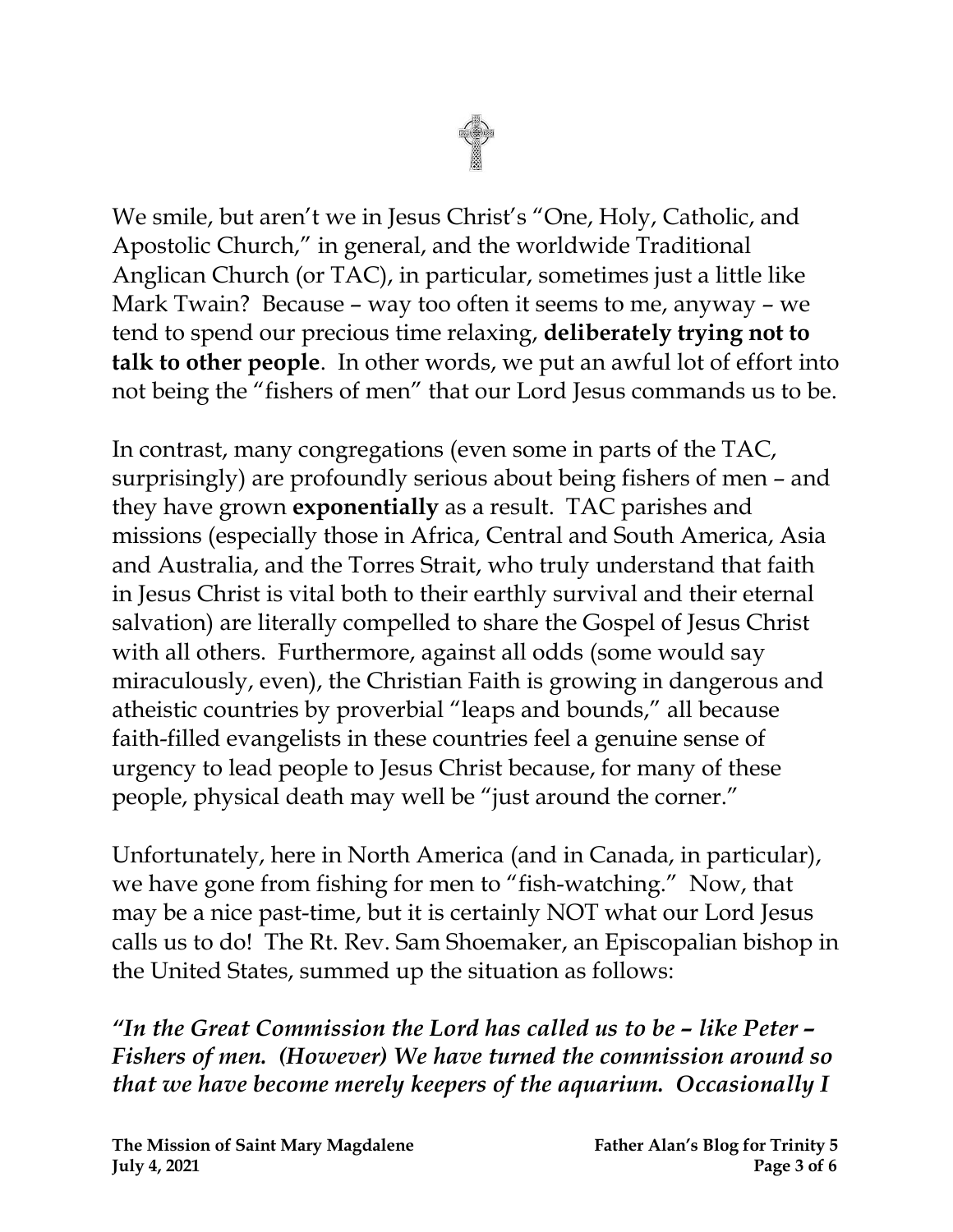*take some fish out of your fishbowl and put them into mine, and you do the same with my bowl. But we're all tending the same fish."*

Or here are a few other ways to look at it:

- **When was the last time any of us invited someone to come to church with us?**
- **When was the last time any of us introduced someone to Jesus Christ as Saviour and Lord?**
- **When was the last time any of us asked someone to go "fishing for men" with us?**

For according to Bruce L. Shelley, author of the 1985 book, "Christian Theology in Plain Language:"

*"It is easy to determine when something is aflame: it ignites other material. Any fire that does not spread will eventually go out. A church without evangelism is a contradiction in terms, just as a fire that does not burn is a contradiction."* 

Now, to be sure, not everyone is an evangelist – but we are, by our very nature, "fishermen," **because God made us that way!** So, just how might we start going about it, you may ask? Well, how's this for a "two-step kick-start:"

- **first, let's hold up (and give all the glory to) Jesus Christ for what He's done for (and through) each one of us; and**
- **second, let's focus less on ourselves (and on what we THINK we've achieved on our own) and attest to the fact that the same Jesus Christ Who calls us to "fish" is also The One Who will use us and enable us to gather new fish in His nets.**

As an incredibly wise person once said:

*"Catch them and He will clean them."*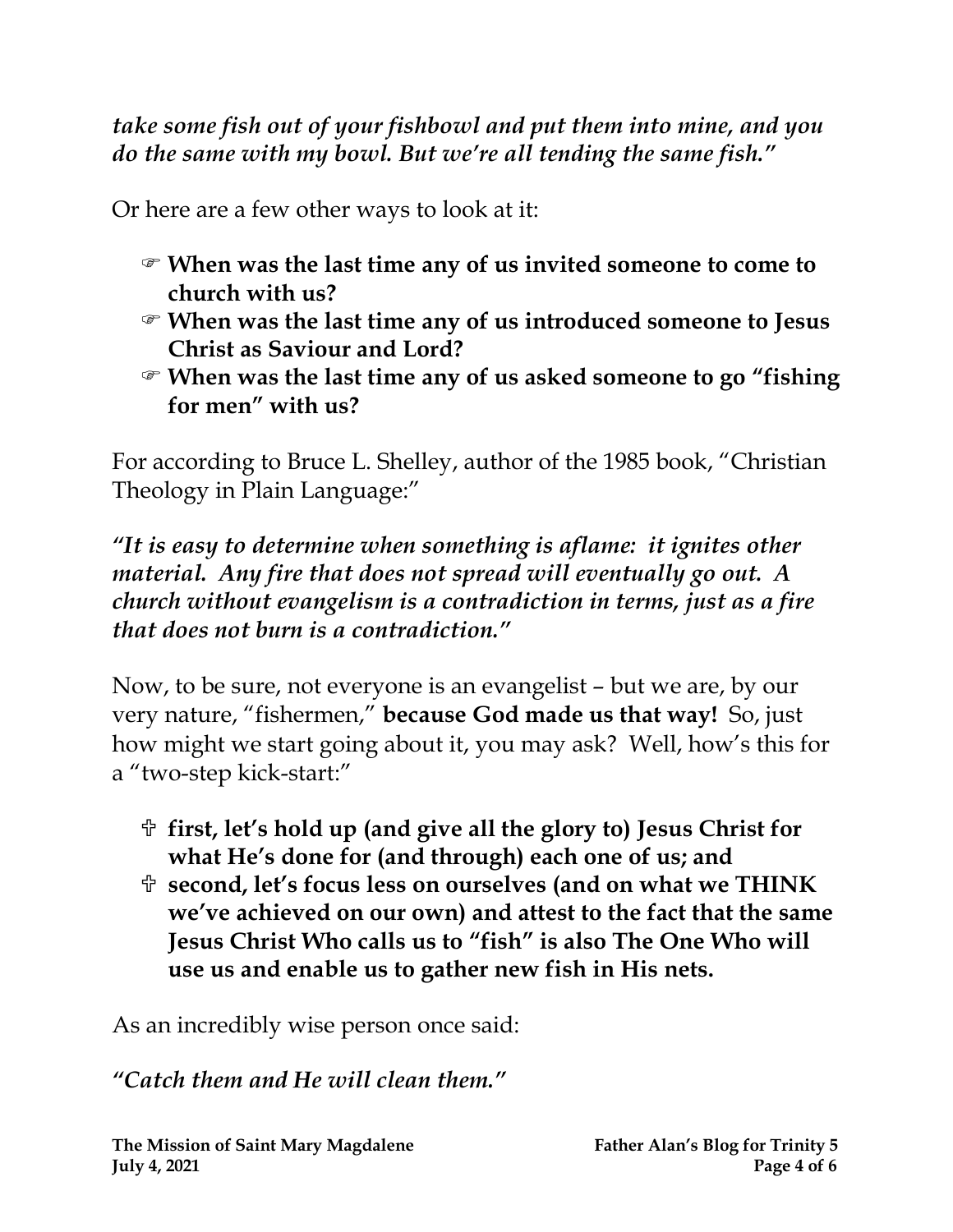So – with sincere apologies to Mark Twain – we, as Christians, are not called to "sit on the riverbank" and while away our time wondering about all manner of "temporal things" (like who has the best denomination, or the correct Church doctrine, or the latest liturgical innovations or, even, how the congregation can raise more money).

And like the lifeguards in New Orleans, Louisiana – we are not called to "pat ourselves on the back for a job well done" **before the real job is even finished**. Because the most important thing we must do, as true followers of Jesus Christ, is to "fish for men" – for people's lives (specifically, their ETERNAL lives) depend on our consistent, obedient "doing" of that all-too-simple, Divinely-ordained task.

In verse 10b of the Gospel Lesson for today (from St. Luke 5:1-11), Jesus said to His disciples when He first called them:

## *"FEAR NOT…"*

And then He promised:

## *"…from henceforth thou shalt catch men."*

We need to remember that Jesus still pleads with us to "fear not." For He is always with us, and He will supply our every need. All we need do is to be faithful unto Him. Two thousand years ago the disciples left everything behind to follow and obey Jesus of Nazareth, EVERYTHING – their families, their way of life, their reputations, their personal safety, and so on. Likewise, we too are being asked to follow and obey the Lord Jesus. Because His Body, the Church is not (and has never been) a business or a social club; rather, it is (and has always been), first and foremost, a community of faith, **and it exists for service**.

Indeed, Jesus still fishes for men and He is asking us – all of us – to